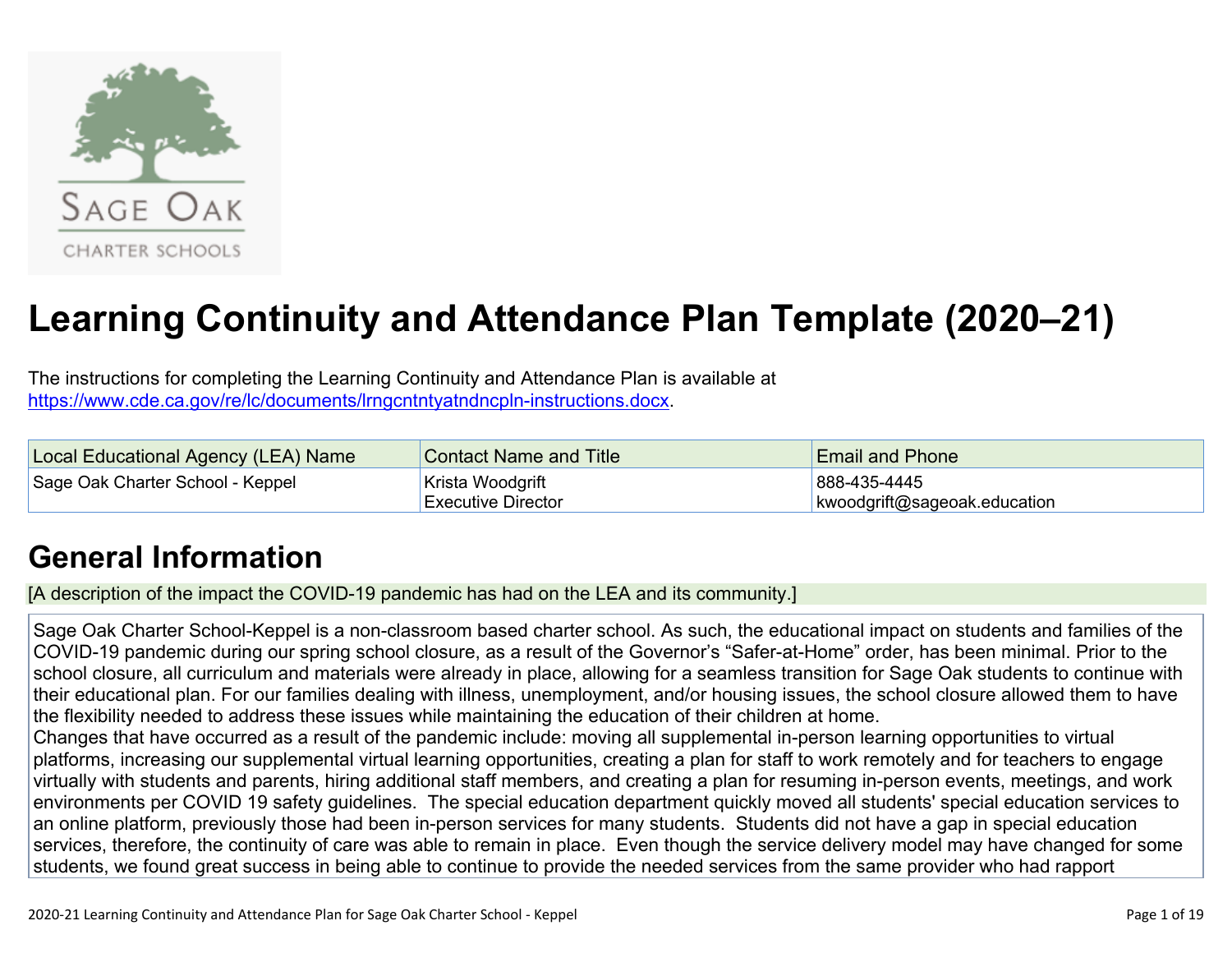established with the student prior, and the IEP teams worked to bolster those services online as the weeks moved forward. Many students and families found virtual services to be a lifeline during a time when many other services and activities in the community were not available.

## **Stakeholder [Engagement](http://www.doc-tracking.com/screenshots/20LCP/Instructions/20LCPInstructions.htm#stakeholderengagement)**

[A description of the efforts made to solicit stakeholder feedback.]

Sage Oak realized the importance of stakeholder participation in this process and created a plan to ensure the highest level of engagement given a virtual setting. This includes emails, social media posts, school website additions, and virtual School Site Council meeting. Sage Oak surveyed teachers to identify families that lacked devices or the internet and were able to provide the needed resources to any families in need to access all school communication.

The Learning Continuity and Achievement Plan were posted to our school website with a feedback form available if stakeholders wished to comment or ask questions about the plan. Sage Oak has an EL population below the 15% threshold that requires translation, however, any request for translation of documents pertaining to the Learning Continuity and Attendance Plan was honored. Parents, teachers, and support staff were emailed to notify them of the posting of the plan and the scheduled School Site Council meeting, to review and approve the plan, and to encourage feedback and engagement. The school also used social media to notify stakeholders of the opportunities for input. Teachers were advised to contact families that did not have internet access via telephone to notify them of the opportunities and to provide call-in information for the public hearing at the School Site Council meeting, and/or to review the plan with the family and complete the online feedback form on their behalf.

The Director of Education Services reached out to stakeholders that identified themselves on the online feedback form to answer their questions or confirm the receipt of their feedback.

The School Site Council meeting for a public hearing of the Learning Continuity and Achievement Plan was held on August 20, 2020.

[A description of the options provided for remote participation in public meetings and public hearings.]

The public hearing via the School Site Council meeting was held via Zoom meetings on August 20, 2020. The agenda and participation instructions were posted 72 hours before the meetings in accordance with the Brown Act. Stakeholders had the option of participating in the meetings online or calling in with a provided phone number. Stakeholders could also submit a public comment via an online form prior to the meetings, as stated on the posted agenda.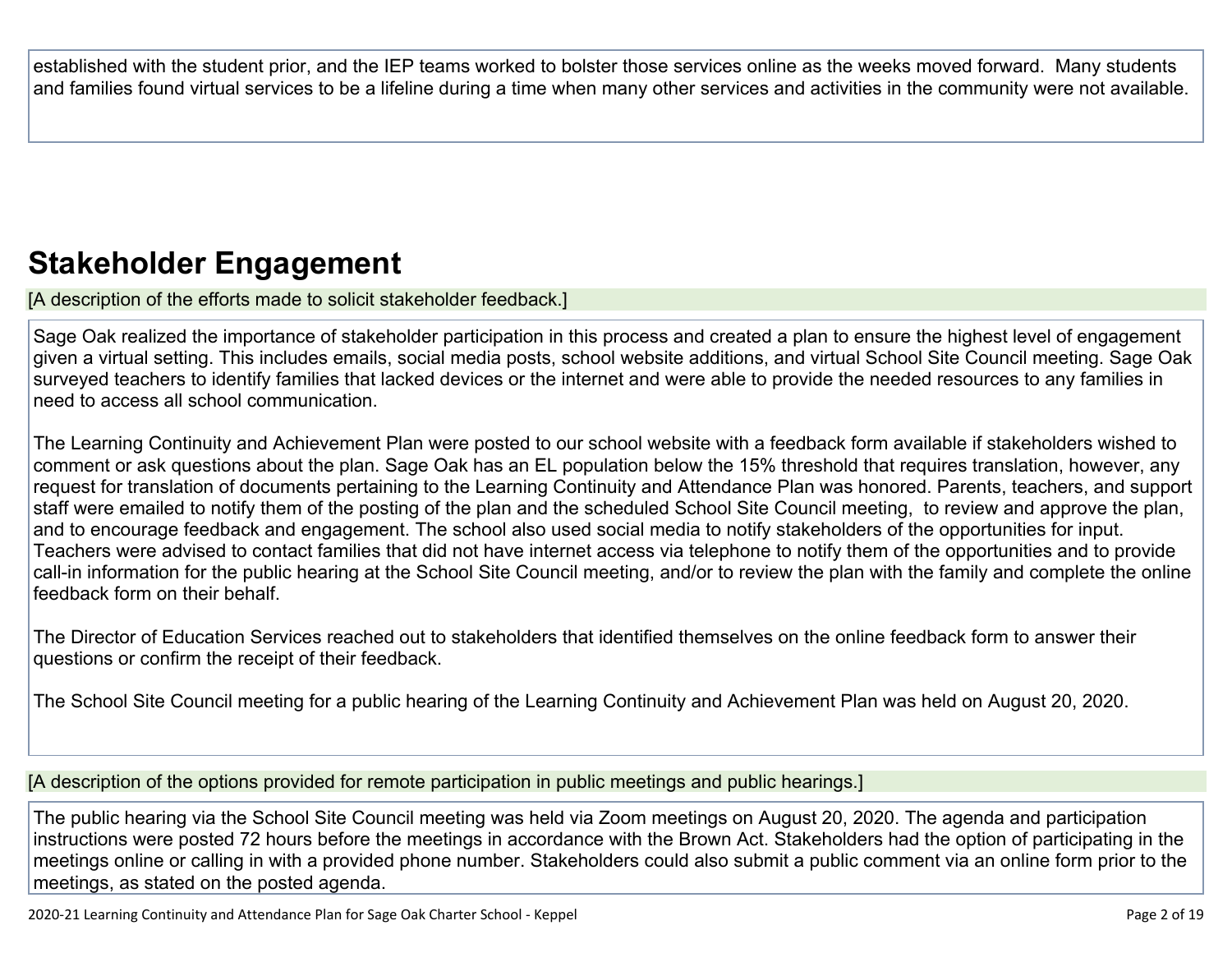The Governing Board held a virtual Public Hearing for the Learning Continuity and Attendance Plan September 10, 2020 The Governing Board held a virtual meeting for the adoption of the Learning Continuity Attendance Plan September 14, 2020

[A summary of the feedback provided by specific stakeholder groups.]

In presenting the Learning Continuity to our stakeholders, they asked questions pertaining to the requirement for virtual learning. The stakeholders inquired as to the reason virtual learning is required and why in-person meetings and activities are not currently allowed. Two comments submitted via survey on this topic. The two comments submitted via survey were shared with the School Site Council.

In presenting the LCP to the School Site Council, the members had no additional feedback.

[A description of the aspects of the Learning Continuity and Attendance Plan that were influenced by specific stakeholder input.]

Based on the feedback received, Sage Oak added information under the Continuity of Learning section, In-Person Instructional Offerings subsection, to further explain the requirement for virtual learning at this time.

## **[Continuity](http://www.doc-tracking.com/screenshots/20LCP/Instructions/20LCPInstructions.htm#ContinuityofLearning) of Learnin[g](http://www.doc-tracking.com/screenshots/20LCP/Instructions/20LCPInstructions.htm#ContinuityofLearning)**

### **In-Person [Instructional](http://www.doc-tracking.com/screenshots/20LCP/Instructions/20LCPInstructions.htm#ContinuityofLearning1) Offerings**

[A description of the actions the LEA will take to offer classroom-based instruction whenever possible, particularly for students who have experienced significant learning loss due to school closures in the 2019–2020 school year or are at a greater risk of experiencing learning loss due to future school closures.]

Sage Oak Charter School- Keppel is a non-classroom based charter school that provides learning to all students through an independent study model with support from highly qualified teachers. Students have a personalized education plan and all curriculum and materials needed for this plan will be in place and utilized upon the start of the school year.

For students who experienced learning loss due to the school closure and who are at a greater risk of experiencing learning loss due to future school closures, the school is ensuring that each of these students has a personalized educational plan to meet their needs. The plan includes standards-based curriculum and instruction that will address any learning loss, as well as prepare them for continued learning in the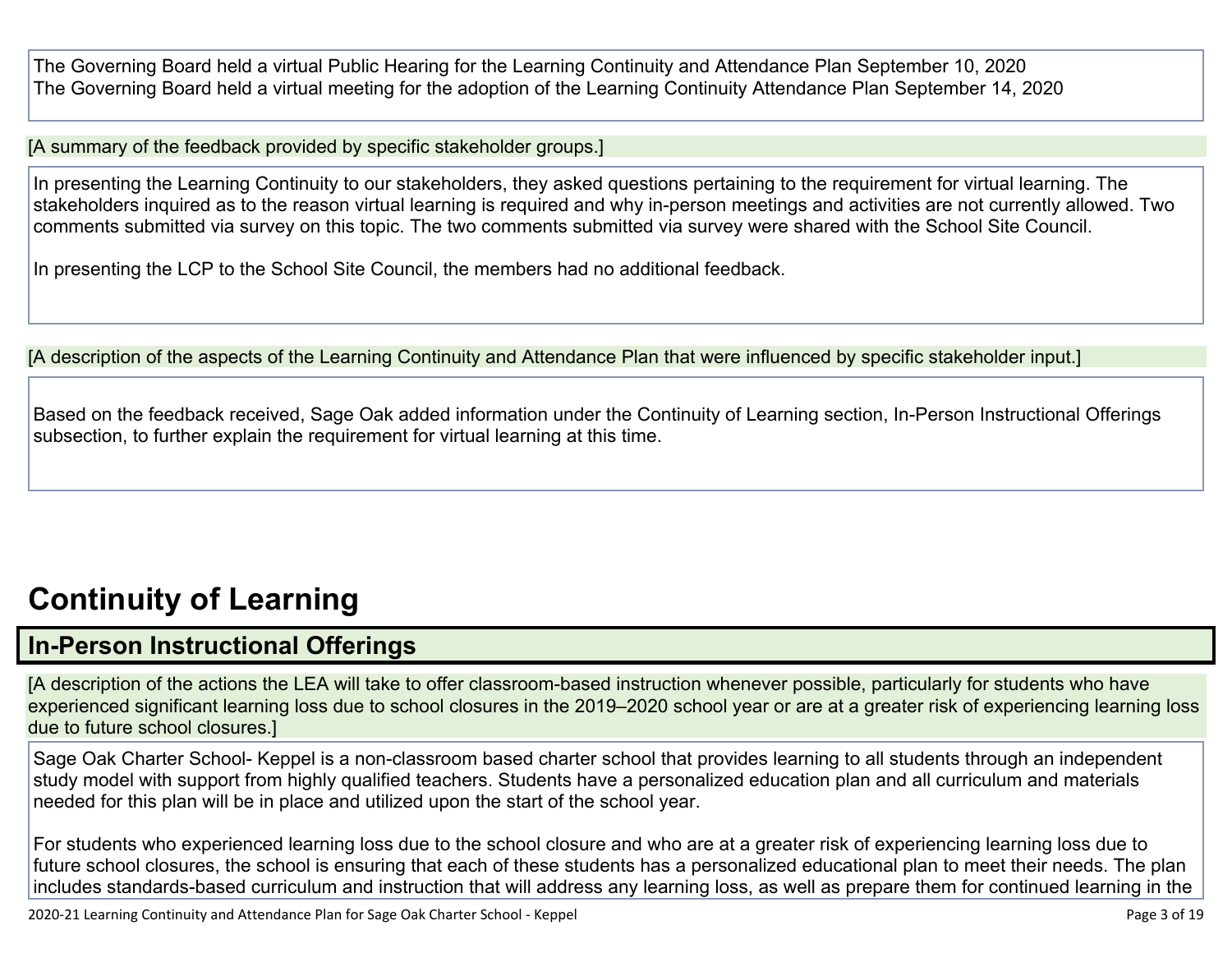event of a future school closure. The school has also purchased online learning subscriptions to ensure virtual, as well as print, learning options for all students.

Additionally, the school has increased its live online educational offerings for students. Although the school is an independent study model, the importance of in-person virtual learning is crucial at this time. Sage Oak will be offering the following:

Elementary and Middle School (Grades TK-8)

Sage Oak is offering an online enrichment platform that will provide live enrichment classes and activities that will help the students to engage with teachers and their peers.

Middle School and High School (Grades 6-12)

Given the necessity of increased virtual learning, even within an independent study platform, we have increased our year-long middle and high school (grades 6-12) Sage Oak Live Online (SOLO) courses. The school now provides 59 middle and high school SOLO courses that cover multiple subject areas.

As a state-funded charter school, Sage Oak is required to comply with the CDPH's industry guidance for schools and school based programs. These guidelines currently require virtual learning to take place. Sage Oak is monitoring all the counties that it serves and will begin offering in-person services when the county is off the state watch list and the majority of public schools in the county begin to offer inperson services.

### **Actions Related to In-Person [Instructional](http://www.doc-tracking.com/screenshots/20LCP/Instructions/20LCPInstructions.htm#ContinuityofLearning2) Offerings [additional rows and actions may be added as necessary]**

| <b>Description</b>                                                                                                                        | <b>Total Funds</b> | - -<br>Contributing |
|-------------------------------------------------------------------------------------------------------------------------------------------|--------------------|---------------------|
| <b>SOLO Teachers</b><br>These hands-on materials will enable a deeper understanding of online learning for our at-<br>promise population. | 44,728             | <b>Yes</b>          |
|                                                                                                                                           |                    |                     |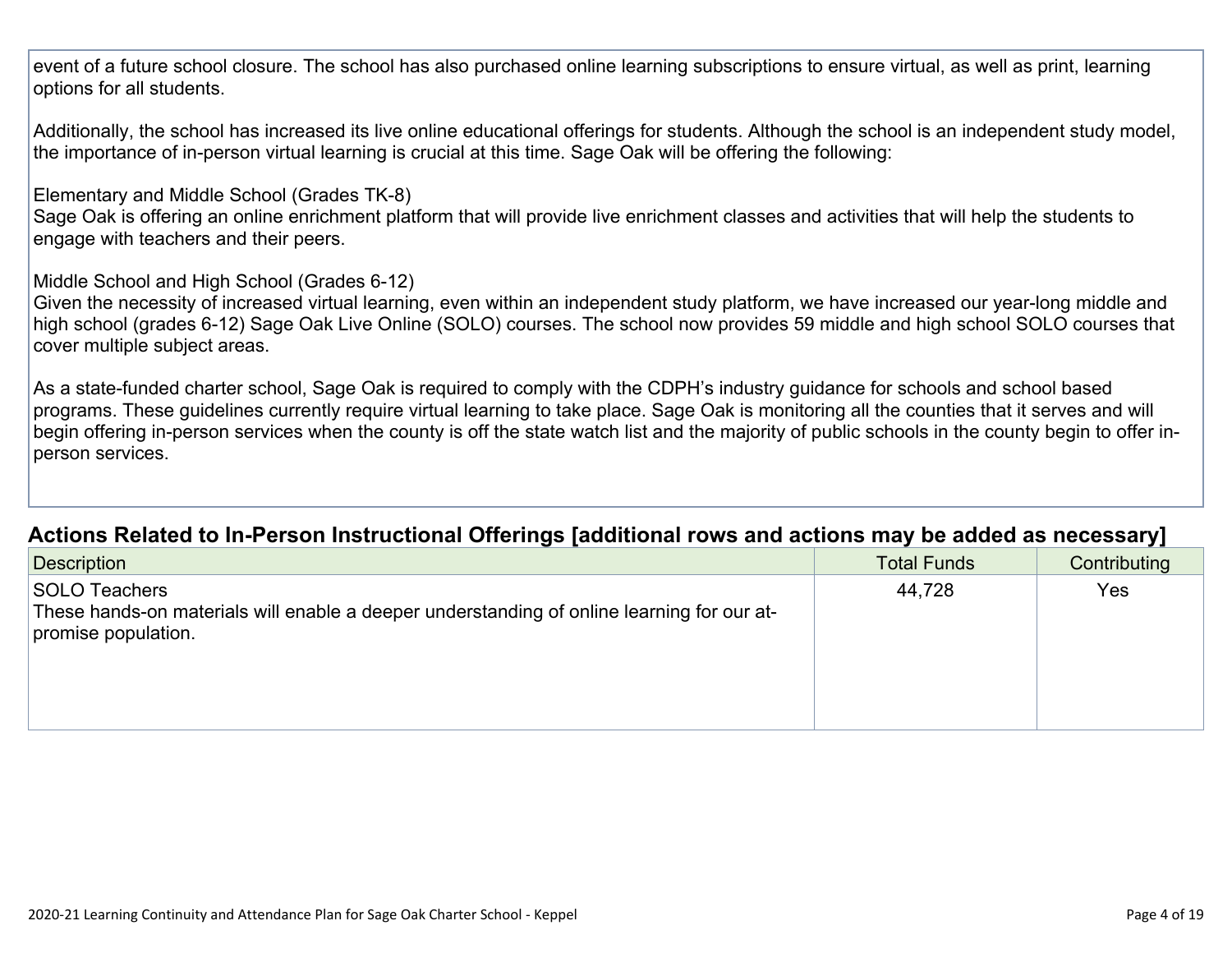### **Distance [Learning](http://www.doc-tracking.com/screenshots/20LCP/Instructions/20LCPInstructions.htm#DistanceLearningProgram) Program**

### **Continuity of [Instruction](http://www.doc-tracking.com/screenshots/20LCP/Instructions/20LCPInstructions.htm#DistanceLearningProgram1)**

[A description of how the LEA will provide continuity of instruction during the school year to ensure pupils have access to a full curriculum of substantially similar quality regardless of the method of delivery, including the LEA's plan for curriculum and instructional resources that will ensure instructional continuity for pupils if a transition between in-person instruction and distance learning is necessary.]

Sage Oak Charter School- Keppel is a non-classroom based charter school. As such, our school maintains its operations to support students' educational plans while adhering to "Safer-at-Home" orders. The school provides flexibility and increased support for students to achieve their educational goals. By offering virtual enrichment classes, in addition to their personalized educational plan, students have full access to instruction and learning, are engaged, and their individual interests and needs are met.

Our teachers are highly qualified and receive on-going training to support the distance learning instruction of our students. Teachers support students in their required courses and provide support through consistent feedback and individualized support.

To maintain consistent communication with students and families, email, texts, and/or Zoom are used for regular check-ins for support with lessons, coursework, and, equally importantly, they are used as an opportunity to connect emotionally with students and families, facilitate wellness checks, and to share community resources as needed. Given that Sage Oak is an independent study model, there is no required in-person element to the student's educational plan. The exception to this is for students taking high school level a-g courses. These students must spend at least one hour per week engaged in interactive instruction and/or academic tutoring and advising. Therefore, maintaining continuity of learning can be achieved through the establishment of the educational plan and additional online enrichment opportunities.

### **Access to Devices and [Connectivity](http://www.doc-tracking.com/screenshots/20LCP/Instructions/20LCPInstructions.htm#DistanceLearningProgram2)**

[A description of how the LEA will ensure access to devices and connectivity for all pupils to support distance learning.]

Teachers contacted and will continue to contact students and parents to determine online access and device accessibility. Sage Oak has been able to identify any families in need and will continue to do so as new students enroll. Sage Oak has provided/ordered the needed resources for families to have access to devices and the internet to ensure they receive the communication sent through email, text, website, and social media.

In order to maintain connectivity, Sage Oak provides the technology and internet resources to all students, including our homeless and foster students, in the case that students do not have access to the digital components necessary to complete required schoolwork and onlinebased school activities. Technical support is available virtually and, if needed, computer replacement is arranged at an agreed-upon location with COVID-19 safety precautions in place.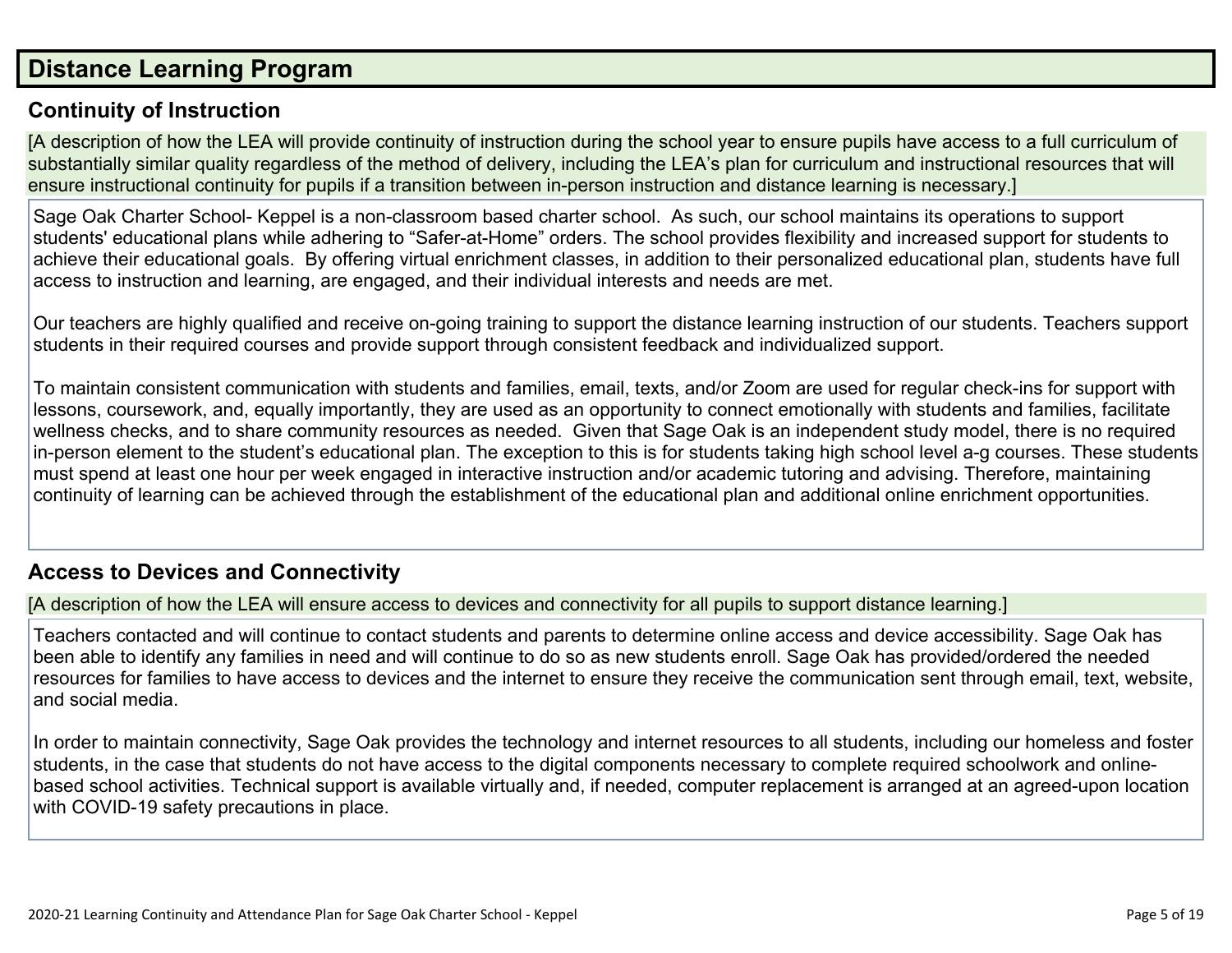### **Pupil [Participation](http://www.doc-tracking.com/screenshots/20LCP/Instructions/20LCPInstructions.htm#DistanceLearningProgram3) and Progress**

[A description of how the LEA will assess pupil progress through live contacts and synchronous instructional minutes, and a description of how the LEA will measure participation and time value of pupil work.]

Sage Oak is a non-classroom based charter school, and as such, follows the participation and time value guidelines as laid out in the school's charter petition, as well as the board-approved independent study policy and report card policy.

Attendance and assessment policies and practices align with applicable law and school policies. Attendance is claimed using a two faceted approach. In order to claim attendance, the student must engage in learning for each day claimed ("daily engagement") and additionally must complete the learning that was assigned by the teacher of record for the given learning period ("time value of work product"). Each learning period, the teacher monitors and assesses the student's completed assignments and then claims the correlating amount of attendance and issues the assessed scores on the assignments. The teacher will assign learning and evaluate that learning based on individual ability and needs of the student. The teacher will work with the parent/guardian and student to plan out the appropriate amount of work for both attendance and assessment purposes and to support the student in meeting or exceeding standards and achieving personal goals. This is traditionally done in-person, however, if orders require this to be completed virtually, then the student will meet with the teacher via a live Zoom meeting and will complete all tasks.

The school will continue to follow its report card policy to assess student progress. The teacher of record will determine the pupil's grades through multiple methods of evaluation: observation, student work, chapter quizzes and tests, parent/guardian input, and discussion from live online and/or in-person meetings.

### **Distance Learning Professional [Development](http://www.doc-tracking.com/screenshots/20LCP/Instructions/20LCPInstructions.htm#DistanceLearningProgram4)**

[A description of the professional development and resources that will be provided to staff to support the distance learning program, including technological support.]

All staff is being trained on utilizing the Zoom platform for live enrichment courses as well as the required learning period meetings with students and parents every 20 school days. Staff is also being trained on the Google suite, Seesaw, Flipgrid, and Google Classroom to help them engage with their students. The school counselor is also attending a training on "Building Engaging and Supportive Virtual Classrooms - Trauma Informed Practice" to better support our students and teachers during this time.

We have an IT Specialist that is available to assist teachers with their technology devices and the various platforms, as needed.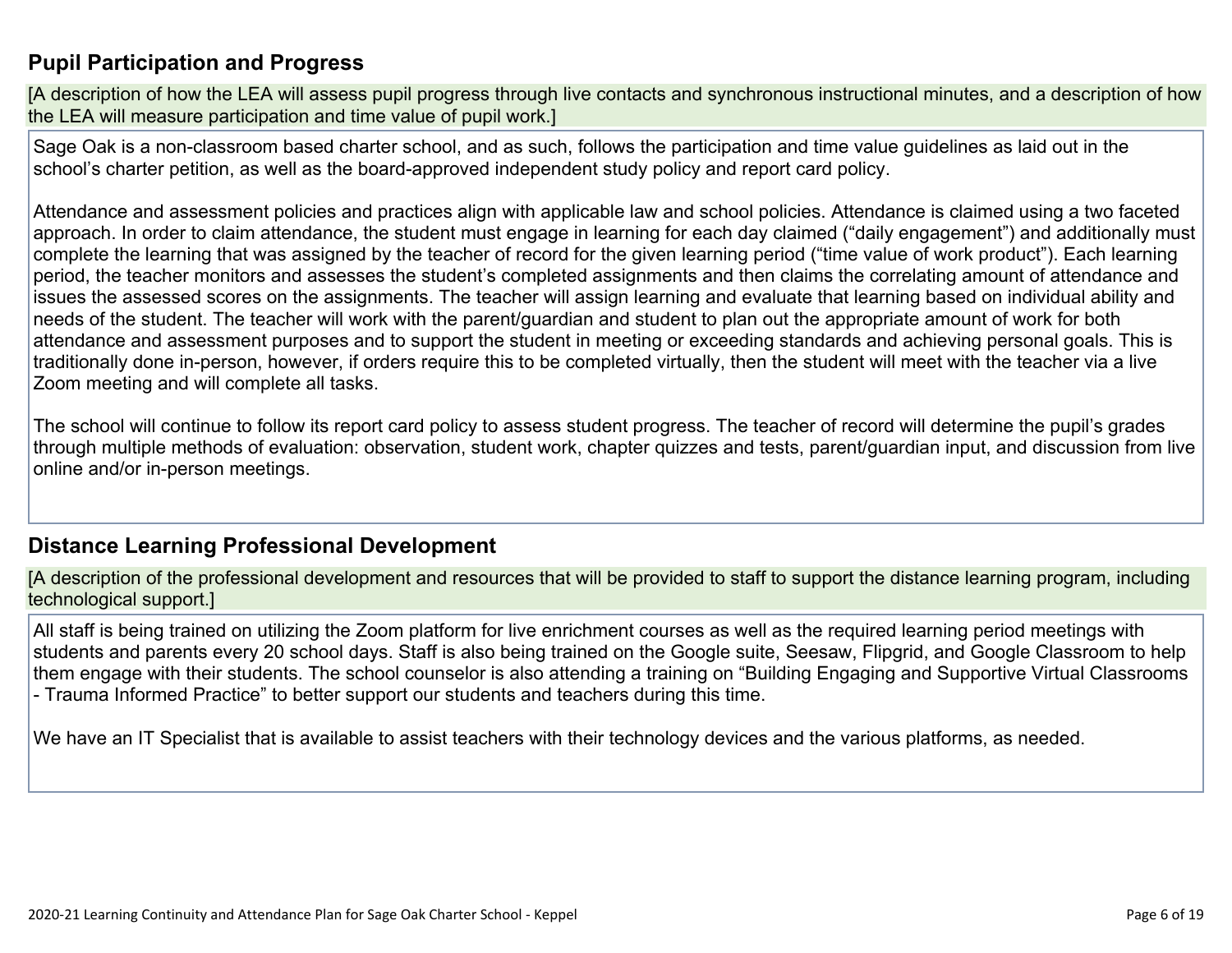### **Staff Roles and [Responsibilities](http://www.doc-tracking.com/screenshots/20LCP/Instructions/20LCPInstructions.htm#DistanceLearningProgram5)**

[A description of the new roles and responsibilities of affected staff as a result of COVID-19.]

The method in which student learning is evaluated due to school closures will be conducted virtually via Zoom for all teaching staff. Outside of that, because Sage Oak Charter School- Keppel is a non-classroom based school, the roles and responsibilities of previous staff will not change as a result of COVID-19 other than conducting services and supports virtually instead of in-person.

Sage Oak will be adding additional new personnel to support our students and staff: an additional counselor, a human resource specialist, a math intervention specialist, and curriculum development positions to better serve the stakeholders during this time.

The additional counselor will provide increased services to our students and staff. The counselor will train the staff on trauma-informed practices to set the tone for positive school culture, provide supportive adult relationships, model/teach effective self-regulation and coping strategies, identify strengths and build upon them, and encourage and practice self-care. The counselor will also host age-appropriate COVID-19 support groups for students and staff.

An additional senior specialist of human resources will allow the school to better monitor COVID-related employment issues and the school's safety plan. The senior specialist will be responsible for supporting the HR department with the process of staff leaves of absence, accommodations, sick leave, Families First Coronavirus Response Act leaves, and personnel matters directly resulting from COVID-19.

### **[Supports](http://www.doc-tracking.com/screenshots/20LCP/Instructions/20LCPInstructions.htm#DistanceLearningProgram6) for Pupils with Unique Needs**

[A description of the additional supports the LEA will provide during distance learning to assist pupils with unique needs, including English learners, pupils with exceptional needs served across the full continuum of placements, pupils in foster care, and pupils who are experiencing homelessness.]

### English Learners

Sage Oak has developed an English Learner Master Plan to serve English Learner ("EL") students, including long-term English Learners ("LTELs") or English Learners at risk of becoming LTELs, which addresses their needs, meets all state and federal mandates, and, which has a goal of exiting students from EL status. Sage Oak will work with teachers to provide EL support in the general education setting as outlined in the charter's EL Master Plan with additional communication and virtual support provided by the Education Services Coordinator. This additional support includes online EL curriculum, virtual small group instruction, and monthly monitoring of all EL students.

### Pupils with Exceptional Needs

Sage Oak will continue to utilize the IEP process to plan for special education services during the school year. This will include distance learning plans and possibly addendum IEP's to address distance learning needs during immediate or future school site closures. All special education services will be offered during distance learning in a manner that allows access of services to students to virtual services. This may also include telephonic sessions where appropriate, for services such as counseling, where students may or may not be comfortable being on video, for various reasons.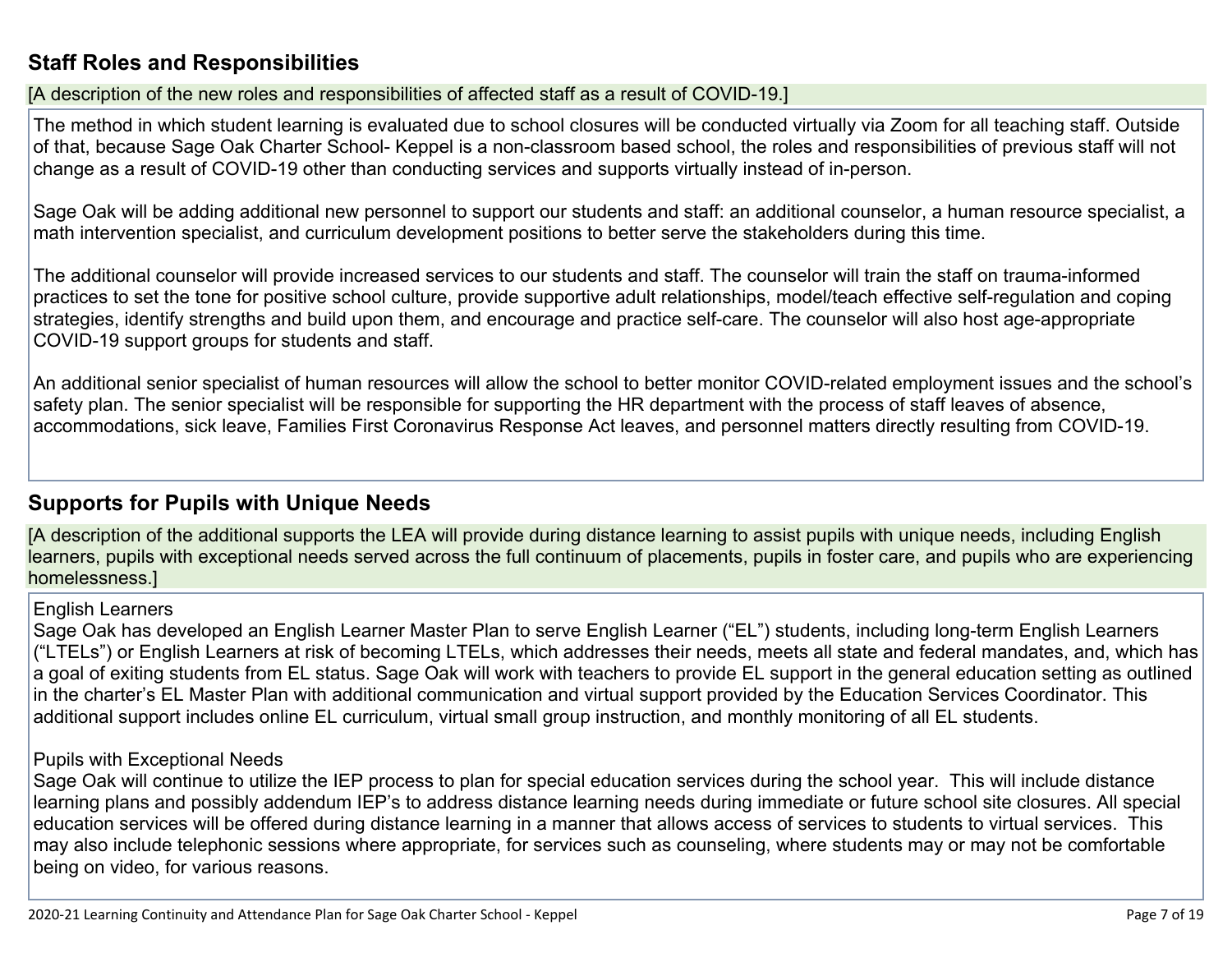Sage Oak will work to ensure every student has access to their grade-level curriculum and supports necessary to access that curriculum in the form of SAI (specialized academic instruction), as well as other DIS services such as speech and language, occupational therapy, counseling, and so forth. The IEP team will meet and determine what is working for each student in distance learning as well as what accommodations and modality of learning allow the greatest access. This may include adjustments to the IEP including additional accommodations or supplementary aids, such as consultation time with certain IEP team members to ensure student access to needed services to make progress in their grade-level standards.

Special education case managers and providers at Sage Oak have received training through the special education department in regards to communicating with families as we move through distance learning and tracking data to ensure educational benefit during this time.

### Pupils in Foster Care and Experiencing Homelessness

Sage Oak will continue to follow its board approved Education for Foster and Mobile Youth and Education for Homeless Youth policies during this time. In addition, the school will be providing any necessary technologies, including computers and Mifis to these students. The students will also be provided online licenses to YUP mathematics tutoring app and IXL mathematics and English language arts. The school's Title I Coordinator will also be completing monthly monitoring of these students to ensure they are following their educational plan and have all the necessary items to complete learning. Based on the needs of the student, the Title I Coordinator may also offer virtual small group classes to support the learning of these students with unique needs.

| <b>Description</b>                                                                                                                                                                                  | <b>Total Funds</b> | Contributing |
|-----------------------------------------------------------------------------------------------------------------------------------------------------------------------------------------------------|--------------------|--------------|
| <b>Zoom for All Staff Members</b><br>Zoom will be used to provide intervention, instruction to students, offer enrichment courses,<br>and to connect with and support students.                     | 717.94             | <b>No</b>    |
| <b>School Online Subscriptions</b><br>Online supplemental learning resources help to personalize the educational plans of our at-<br>promise youth allowing them to learn according to their needs. | 1,761.37           | Yes          |
| Jamf<br>Jamf is used to manage technology and to push out educational apps to staff devices.                                                                                                        | 104.63             | <b>No</b>    |

### **Actions related to the Distance Learning Program [additional rows and actions may be added as [necessary\]](http://www.doc-tracking.com/screenshots/20LCP/Instructions/20LCPInstructions.htm#DistanceLearningProgram7)**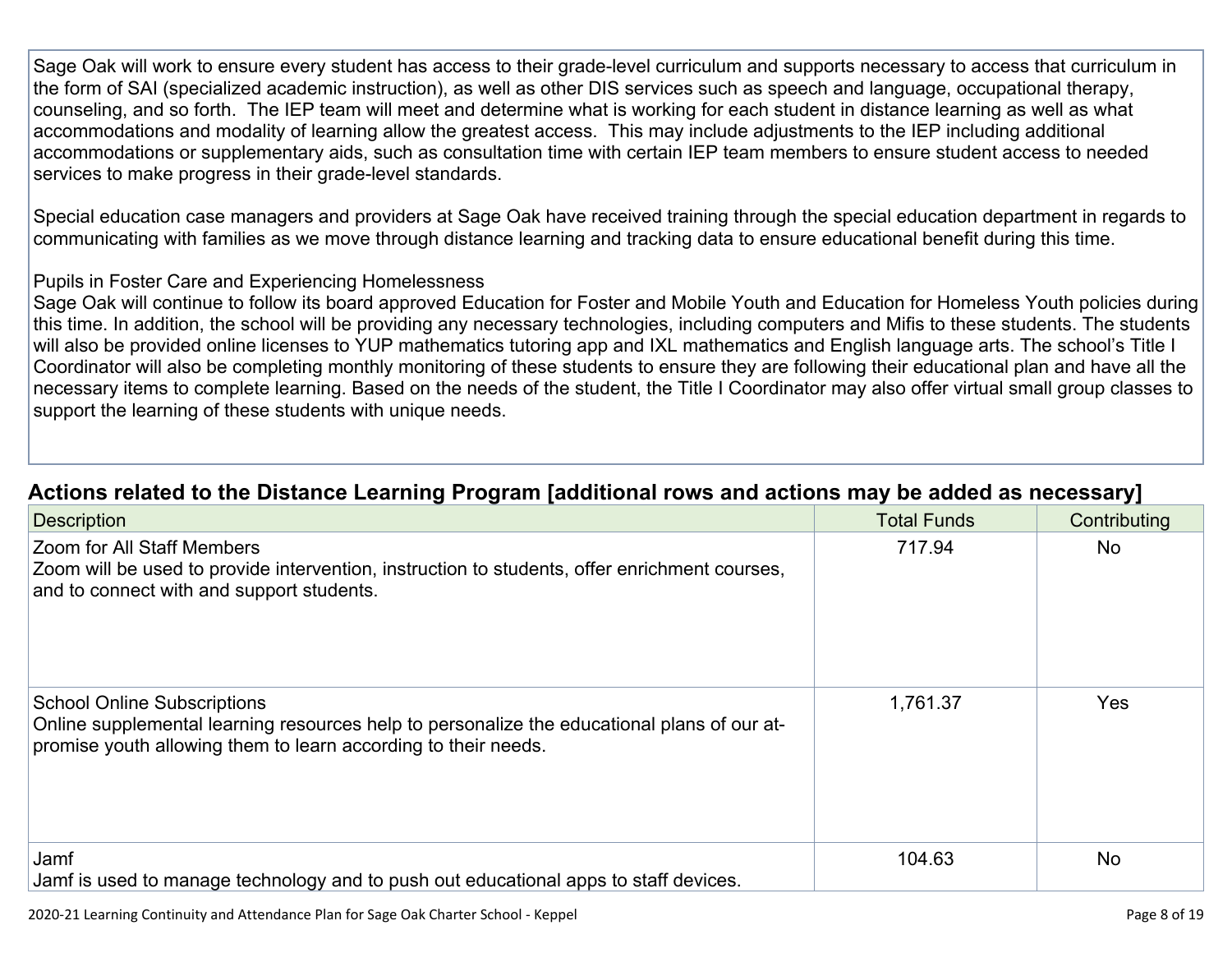| <b>Description</b>                                                                                                                                                                                                                                                                      | <b>Total Funds</b> | Contributing |
|-----------------------------------------------------------------------------------------------------------------------------------------------------------------------------------------------------------------------------------------------------------------------------------------|--------------------|--------------|
|                                                                                                                                                                                                                                                                                         |                    |              |
| Adobe Sign<br>Adobe Sign will be used to digitally sign IEPs and other educational documents.                                                                                                                                                                                           | 1,056.82           | <b>No</b>    |
| <b>Technology for Staff Members- Devices</b><br>This technology will allow our staff to provide intervention, instruction to students, offer<br>enrichment courses, and to connect with and support students.                                                                           | 704.55             | <b>No</b>    |
| Technology for Staff Members- Mifis<br>This technology will allow our staff to provide intervention, instruction to students, offer<br>enrichment courses, and to connect with and support students.                                                                                    | 1,690.92           | <b>No</b>    |
| Repairs for Technology for Staff Members<br>Repairs to technology will allow our staff to provide continuity in learning for our students who<br>will be learning virtually.                                                                                                            | 84.55              | <b>No</b>    |
| Human Resource Specialist<br>Our Human Resource Specialist will focus on ensuring our COVID Response Plan is followed<br>and that we have the resources needed to execute the plan. This will include facilitating<br>leaves and supporting staff who might qualify for accommodations. | 3,253.71           | <b>No</b>    |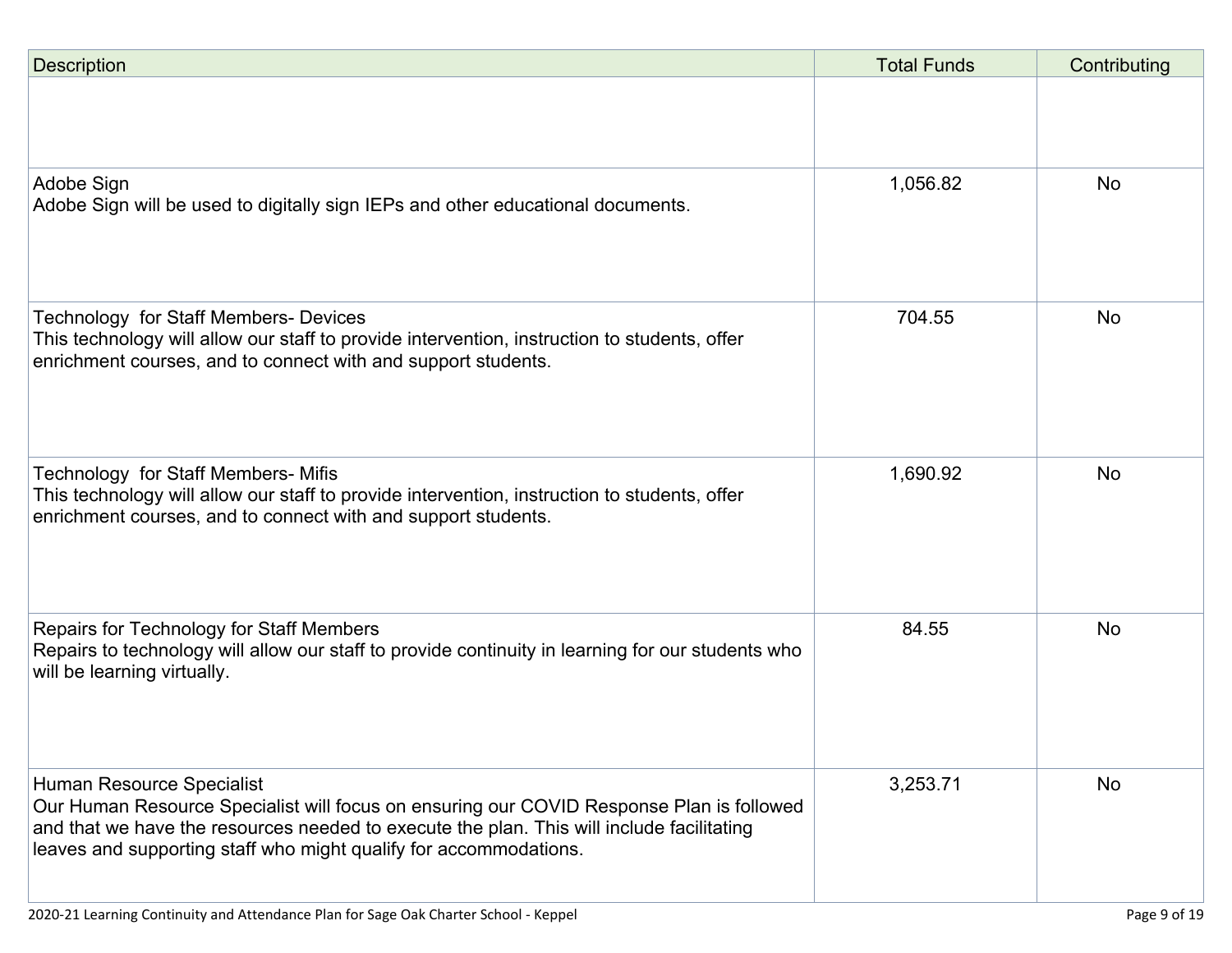| <b>Description</b>                                                                                                                                                                                                                     | <b>Total Funds</b> | Contributing |
|----------------------------------------------------------------------------------------------------------------------------------------------------------------------------------------------------------------------------------------|--------------------|--------------|
|                                                                                                                                                                                                                                        |                    |              |
| Increased Counselor Hours/New Counselor<br>This position allows for our at-promise youth, as well as students and staff impacted by<br>COVID, to receive the social-emotional support they need to be more successful<br>academically. | 1,656.52           | <b>Yes</b>   |

### **Pupil [Learning](http://www.doc-tracking.com/screenshots/20LCP/Instructions/20LCPInstructions.htm#PupilLearningLoss) Loss**

[A description of how the LEA will address pupil learning loss that results from COVID-19 during the 2019–2020 and 2020–21 school years, including how the LEA will assess pupils to measure learning status, particularly in the areas of English language arts, English language development, and mathematics.]

### K-8 Students:

Students in grades K-8 will complete the iReady pre-assessment in reading and mathematics within the first 40 days of enrollment to measure current academic achievement levels. Teachers will be trained on how to interpret the scores from the iReady pre-assessment to identify learning loss. If a student has been identified as having learning loss, the teacher, parent, and student will create a personalized educational plan to address the learning loss. This can include, but is not limited to, the use of iReady online lessons, one-on-one tutoring, participation in small group or one-on-one tutoring with our Math Intervention Coordinator or Title I Coordinator, using a specialized curriculum, participation in the school intervention program, and attending a student success team meeting. Students with identified learning loss will complete the Growth Monitoring iReady assessment during learning periods four and seven to measure progress towards state standards and their learning goals. The results on the growth monitoring may lead to an adjustment of the personalized educational plan for the student to better meet their needs. The student may also complete a mid-year diagnostic assessment in iReady if the Growth Monitoring assessment is not enough data to determine progress. Students will then complete the iReady post-assessment at the end of the school to get further data to measure academic achievement and growth.

### High School Students:

High school students will have their transcripts and report cards from the previous school year analyzed to determine if there was learning loss in all courses, including English language arts and mathematics. The high school Education Advisors will be trained to identify incomplete courses and units and to create a credit recovery plan for the student. The students will be monitored through monthly learning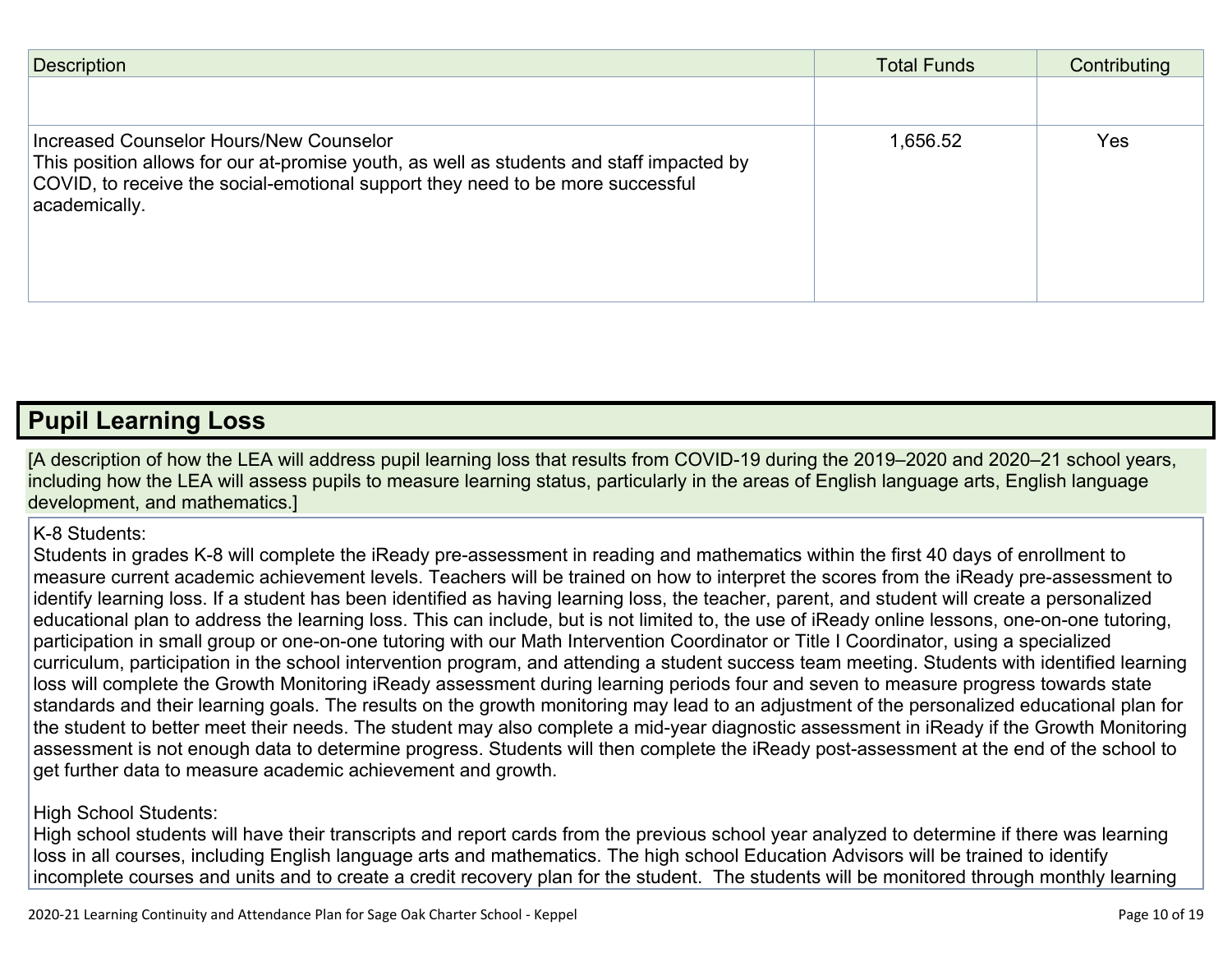period meetings with their educational advisor, quarterly progress reports as progressing or not progressing in their courses, and semester report cards. If a student is not progressing in recovering from the learning loss identified and addressed through the credit recovery plan they can participate in the school's intervention program, obtain one-on-one tutoring, utilize a specialized curriculum, and attend a student success team meeting.

### **Pupil Learning Loss [Strategies](http://www.doc-tracking.com/screenshots/20LCP/Instructions/20LCPInstructions.htm#PupilLearningLoss1)**

[A description of the actions and strategies the LEA will use to address learning loss and accelerate learning progress for pupils, as needed, including how these strategies differ for pupils who are English learners; low-income; foster youth; pupils with exceptional needs; and pupils experiencing homelessness.]

K-8 Students:

In order to address learning loss for students in grades kindergarten through eighth grade, teachers will create a personalized educational plan that will include elements from our multi-tiered system of support.

Sage Oak will use the three-tier model of Response to Intervention ("RTI") for students that are struggling to meet standards.

Tier One (Personalized Educational Plan) At Tier 1, school-wide prevention efforts are established to promote learning for all students, anticipating that most students will respond to these strategies and will not require additional intervention. Sage Oak provides high-quality, standards-based, instruction in their learning environment from teachers, parents/guardians, and/or vendors, who have high academic and behavioral expectations. The independent study model lends itself greatly to the differentiated instructional model in that the parent/guardian and teacher(s) work together to customize each student's educational plan, including curriculum selection and instructional techniques.

Tier Two (Selected Structured Intervention) At Tier 2, strategic intervention is established for students who are identified as being at risk of experiencing problems. For example, when school-wide screening reveals that some students are at risk of developing reading problems, supplemental reading support, and/or tutoring would be provided and encouraged. During Tier Two students will be taken through our intervention process where we will look at the student as a whole. During this process, we will create intervention strategies, as well as create goals and a timeline for improvement. If the goals have not been reached during the set timeline, then the student is referred to a more indepth Student Study Team ("SST"). At this level, students may utilize the school's math intervention specialist, the intervention program, and school-provided subscriptions to specifically target an academic area of need.

Tier Three (Intensive Intervention) At Tier 3, more intensive and possibly individual intervention is provided for students who continue to be at risk. At this level, a student may be referred for evaluation and consideration of whether the student qualifies for Special Education services according to the Individuals with Disabilities Education Improvement Act.

High School Students: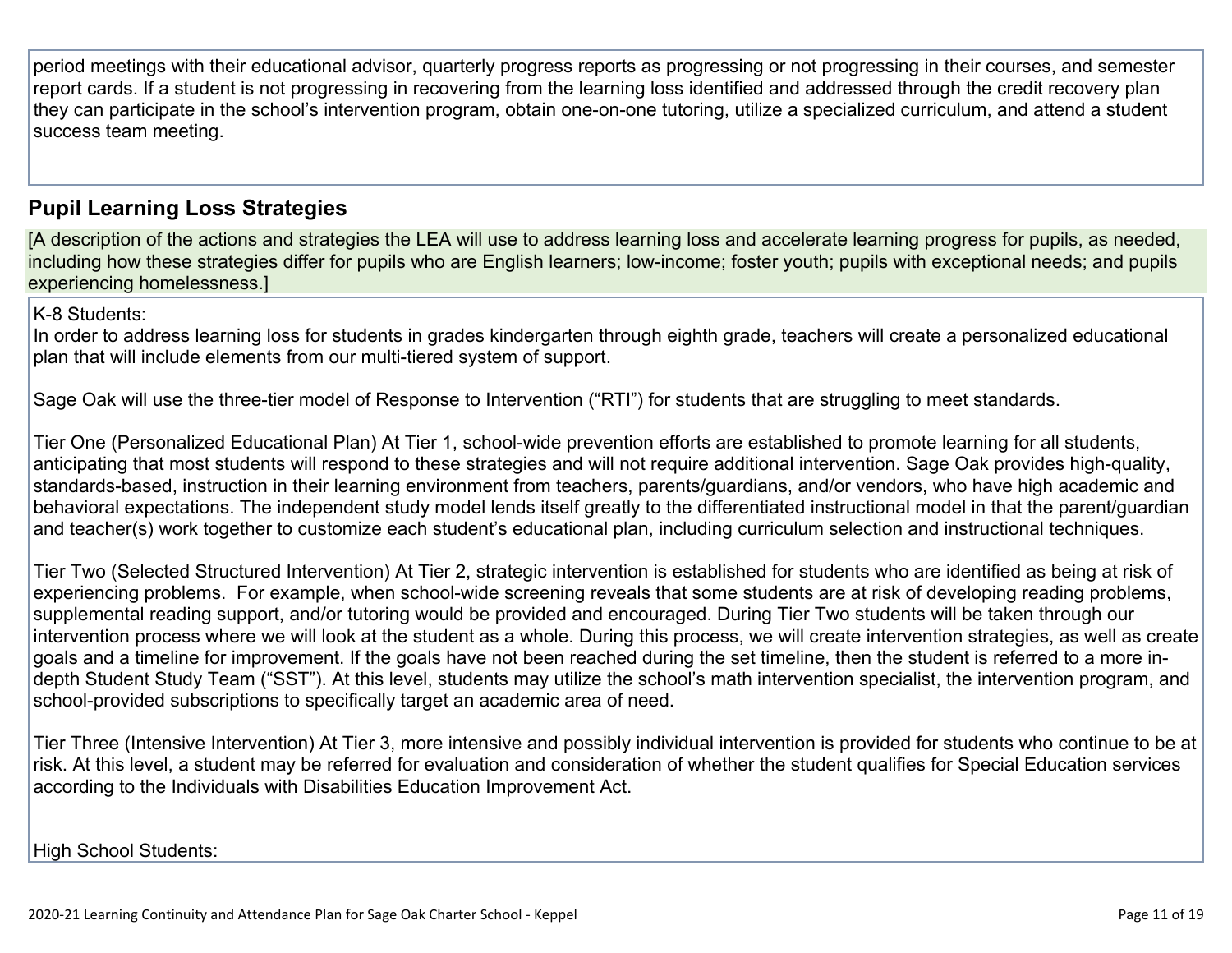High school students who have experienced learning loss will participate in a credit recovery program. Credit recovery allows qualified students to catch up on deficient credits due to courses they have previously failed. Credit recovery courses are available through Sage Oak Live Online courses (SOLO) for previously failed SOLO courses only or through Silicon Valley High School.

Students must meet the following guidelines before being enrolled in a credit recovery course: High school Education Advisor recommendation Secondary Education Department approval from the Director or Assistant Director Must be in grade 10, 11, or 12 Must have failed the semester (core) course

If a student is not successful in a credit recovery course, the Education Advisor will initiate the same multi-tiered system of support as K-8 students, with the Response To Intervention (RTI) tiers and receive the additional support needed.

EL, Low-income, Foster, and Homeless Students:

In order to address the specific needs of our EL students and learning loss, all additional supports will be aligned with EL best practices including explicit skill instruction, sound reading instruction, preview and teaching of content, roll play, SDAIE strategies, and a high emphasis on vocabulary development.

To address the specific needs of our low-income, foster, and homeless students and learning loss, the school will ensure the students have the materials needed to complete their personalized educational plan. The school will provide multiple options for the educational plan, including online and print curriculum, to better meet the individual needs of the students. Additionally, all staff will be trained on traumainduced social-emotional needs for students and how it can affect their learning and the importance of clear, consistent, and encouraging communication with the students and parents.

Students with Special Needs:

Sage Oak Charter School- Keppel will work with each family and student to determine what a Free and Appropriate Education (FAPE) looks like for each student and family during COVID-19 as well as post-COVID-19, which might be different than the individualized education program (IEP) developed preCOVID-19. We will ensure children with disabilities are included in all offerings of school education models by using the IEP process to customize educational opportunities and provide supports when necessary.

We will utilize the annual IEP to plan for the traditional school year and where needed, including distance learning plans or addendums to address distance learning needs during immediate or future school site closures.

The school will ensure that the IEPs account for the delivery of education, including contingencies for pivoting in and out of distance learning. Sage Oak will work to ensure every student has access to their grade-level standards and makes progress in their education. The IEP team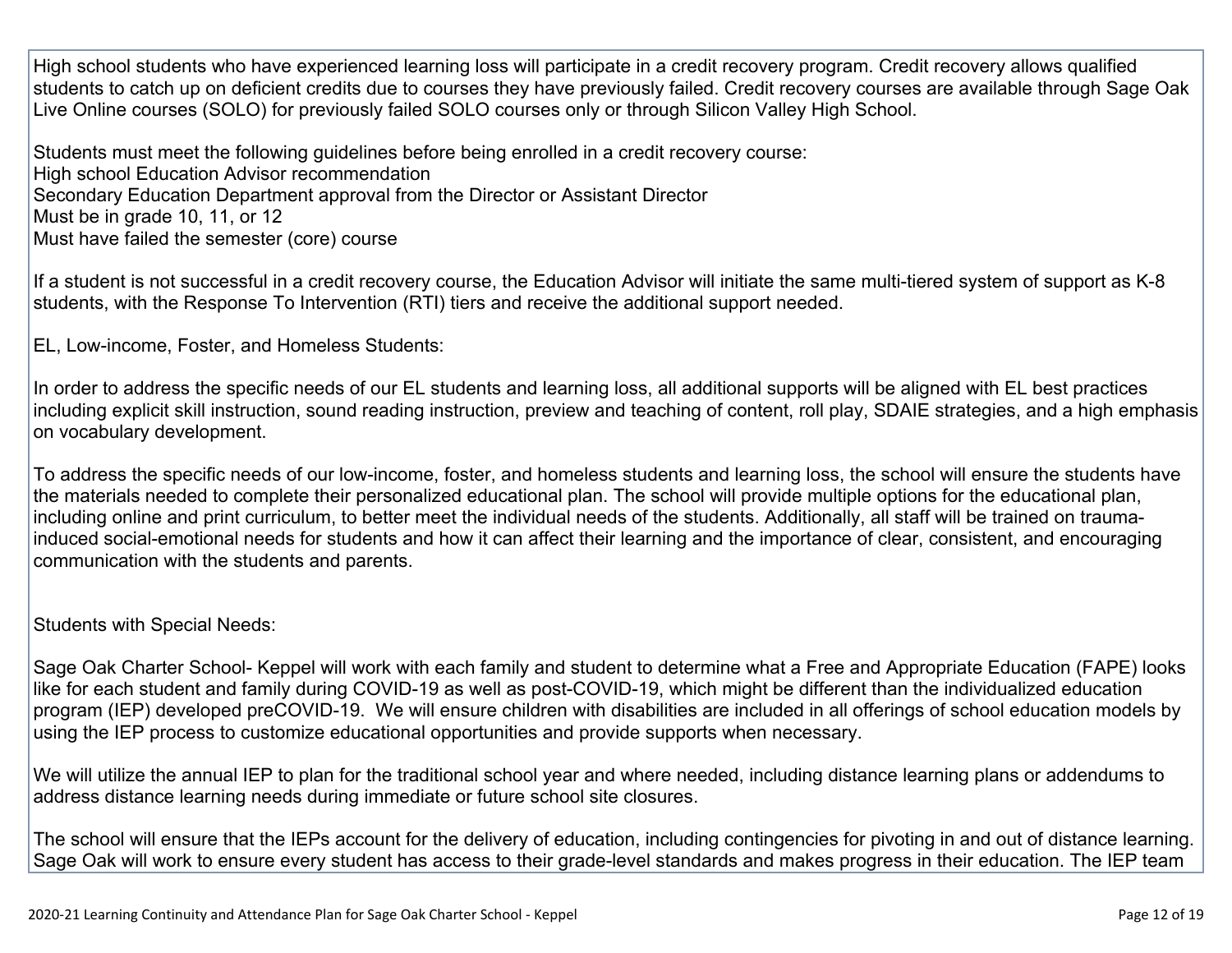will meet and work with the families to jointly determine what is working for each student in distance learning as well as what accommodations and modality of learning allow the greatest access.

The school will provide ongoing communication with families and will encourage connectedness and support, particularly for families who may be in crisis. A collaborative ongoing discussion about an appropriate path forward for each student, given each student's unique needs and circumstances, will take place to ensure equitable access along with an offering of FAPE for students with disabilities.

### **[Effectiveness](http://www.doc-tracking.com/screenshots/20LCP/Instructions/20LCPInstructions.htm#PupilLearningLoss2) of Implemented Pupil Learning Loss Strategies**

[A description of how the effectiveness of the services or supports provided to address learning loss will be measured.]

### K-8 Students:

Students with identified learning loss will complete the Growth Monitoring iReady assessment during learning periods four and seven to measure progress towards state standards and their learning goals. The results on the growth monitoring may lead to an adjustment of the personalized educational plan for the student to better meet their needs. The student may also complete a mid-year diagnostic assessment in iReady if the Growth Monitoring assessment is not enough data to determine progress. Students will then complete the iReady postassessment at the end of the school year to obtain further data to measure academic achievement and growth and the effectiveness of the interventions in place.

### High School Students:

The students will be monitored through monthly learning period meetings with their educational advisor, quarterly progress reports as progressing or not progressing in their courses, and semester report cards. If a student is not progressing in recovering from the learning loss identified and addressed through the credit recovery plan they can participate in the school's multi-tiered system of support which includes obtaining one on one tutoring, utilizing specialized curriculum, and participating in a student success team meeting.

### **Actions to Address Pupil Learning Loss [additional rows and actions may be added as [necessary\]](http://www.doc-tracking.com/screenshots/20LCP/Instructions/20LCPInstructions.htm#PupilLearningLoss4)**

| $\sim$                                                                                                                                                                              | . .                   |              |
|-------------------------------------------------------------------------------------------------------------------------------------------------------------------------------------|-----------------------|--------------|
| <b>Description</b>                                                                                                                                                                  | <b>Total Funds</b>    | Contributing |
| Intervention program<br>This program allows the school to provide additional personalized educational supports for<br>our at-promise through tutoring and a specialized curriculum. | 18,260                | Yes          |
| School provided subscriptions                                                                                                                                                       | See Distance Learning | Yes          |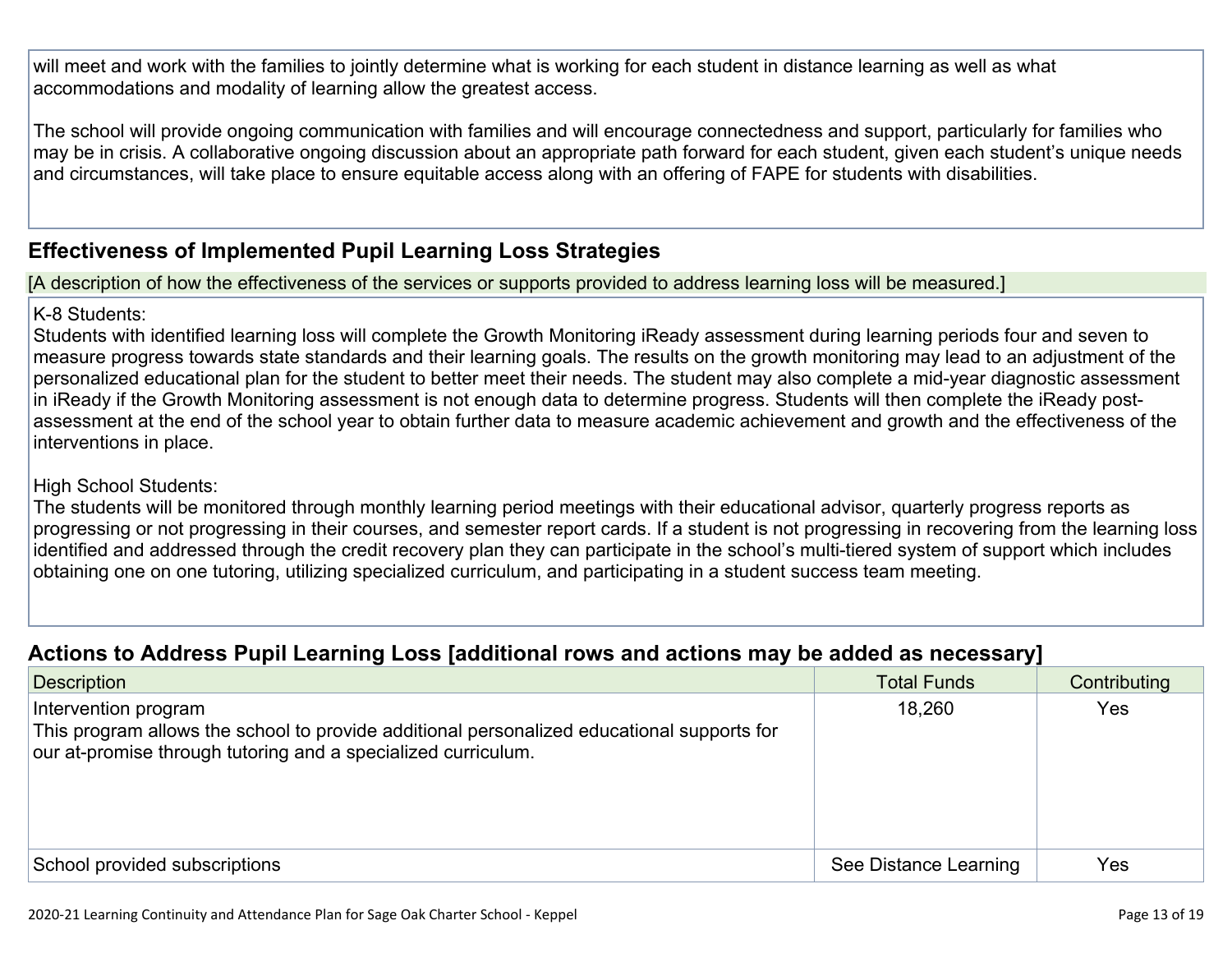| <b>Description</b>                                                                                                                                                                             | <b>Total Funds</b>    | Contributing |
|------------------------------------------------------------------------------------------------------------------------------------------------------------------------------------------------|-----------------------|--------------|
| Online supplemental learning resources help to personalize the educational plans of our at-<br>promise youth allowing them to learn according to their needs.                                  |                       |              |
| <b>Title I Coordinator</b><br>This position allows for the school to provide additional small group tutoring in mathematics<br>and ELA for the at-promise youth with identified learning loss. | 10,500                | Yes          |
| Increased Counselor Hours/New Counselor<br>This position allows for our at-promise youth to get the social-emotional support they need to<br>be more successful academically.                  | See Distance Learning | Yes          |
| iReady Assessment Platform<br>The iReady platform allows us to identify current academic achievement levels of our students<br>and to identify those that experienced learning loss            | 1,528.87              | Yes          |
| <b>iReady Online Lessons</b><br>The iReady platform provides customized online lessons to specifically address gaps in<br>content standards.                                                   | 549.55                | Yes          |
| <b>EL Online Curriculum</b><br>The EL online curriculum allows teachers to monitor the completion of work and to assess<br>student learning.                                                   | 63.41                 | Yes          |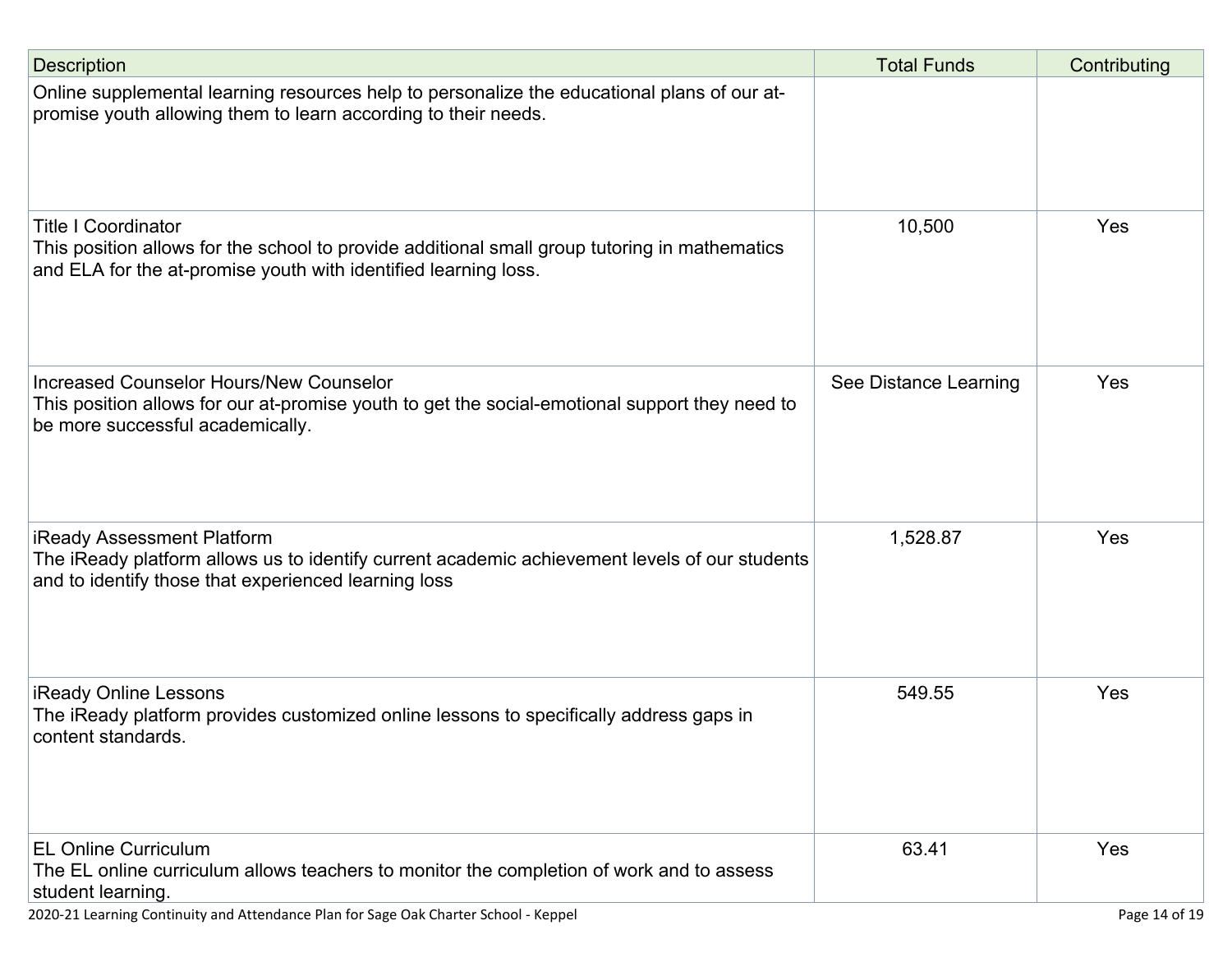| Description | <b>Total Funds</b> | Contributing |
|-------------|--------------------|--------------|
|             |                    |              |
|             |                    |              |
|             |                    |              |

## **Mental Health and Social and Emotional [Well-Being](http://www.doc-tracking.com/screenshots/20LCP/Instructions/20LCPInstructions.htm#MentalHealthandSocialandEmotional)**

[A description of how the LEA will monitor and support mental health and social and emotional well-being of pupils and staff during the school year, including the professional development and resources that will be provided to pupils and staff to address trauma and other impacts of COVID-19 on the school community.]

Sage Oak understands the importance of monitoring and supporting the mental health and social and emotional well-being of our students and staff during this time. As such, we will be training our staff at the beginning of the year on the topic, "Understanding Trauma & Informed Care Practices" using a TLC model, which includes tiered intervention support, learning self-regulation and coping skills, and creating a sense of safety and connection.l Additionally, there will be community-building opportunities at our virtual staff meetings, which take place monthly. The human resources department is also available to support staff that needs additional accommodations or support during this time, as well as provide COVID based training through the SafeSchools Platform.

The training that our teachers receive will not only provide them with tools for their own well-being, but will equip them to support their students through the use of the TLC model. The TLC model stands for Tiered intervention support, Learning self-regulation and coping skills, and Creating a sense of safety and connection. These resources and practices are Tier 1 support and will be provided to all students by their teachers. Additionally, our school website contains counseling and mental health resources including a request form for COVID Trauma Support Counseling, COVID-19 education-related resources, a parent workshop on mental health and wellness, TK-grade 12 mental health lessons for parents, school counselor resources by the California Associations of School Counselors (CASC), and links to the Child Mind Institute, the National Suicide Prevention Lifeline, and more. Tier 2 supports include small group and individual counseling support by our school counselor. Tier 3 students or students with the highest levels of need will be provided support by Sage Oak contracted counselors therapists or referrals to professional mental health providers.

## **Pupil [Engagement](http://www.doc-tracking.com/screenshots/20LCP/Instructions/20LCPInstructions.htm#PupilEngagementandOutreach) and Outreach**

2020-21 Learning Continuity and Attendance Plan for Sage Oak Charter School - Keppel Page 15 of 19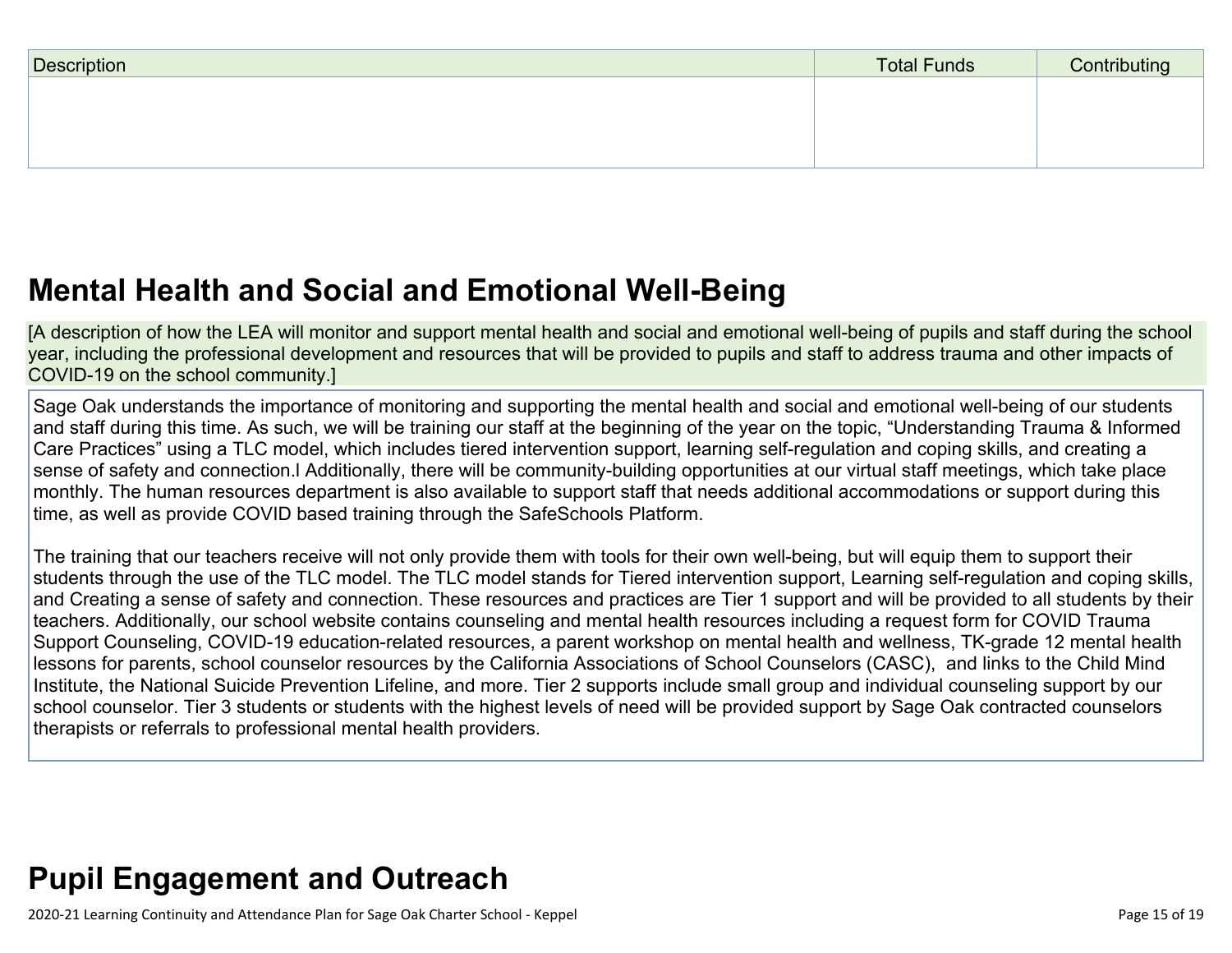[A description of pupil engagement and outreach, including the procedures for tiered reengagement strategies for pupils who are absent from distance learning and how the LEA will provide outreach to pupils and their parents or guardians, including in languages other than English, when pupils are not meeting compulsory education requirements, or if the LEA determines the pupil is not engaging in instruction and is at risk of learning loss.]

As a non-classroom based charter school, Sage Oak will continue to follow its policies and practices outlined in the charter petition regarding pupil engagement and outreach. We will also follow all state guidelines for language translation of documents, as needed.

The school's Independent Study Policy outlines that for students in all grade levels offered by Sage Oak, the maximum length of time that may elapse between the time an assignment is made and the date by which the student must complete the assigned work shall be twenty school days. A student may miss two assignments during any period of twenty days before an evaluation is conducted to determine whether it is in the best interest of the student to remain in independent study. Therefore, when any student fails to complete three assignments during any period of twenty school days, the school's Progress Improvement Notification process is initiated as outlined in the school's Attendance, Support, and Involuntary Removal Policy.

The Progress Improvement Notification process is a multi-step process that includes parent engagement and notification of the lack of completed assignments by the student, as well as a system of support through a Student Success Team meeting to assist the student in the completion of the assignments.

In addition to following the board approved policies outlined, Sage Oak teachers are trained to actively engage with their students virtually through the learning periods to ensure that the students are engaged in learning and working towards their personalized educational plan and goals. If a student or parent is not engaging then the teacher will make multiple attempts to communicate via email, phone, and text messaging before the approved policies are implemented.

## **School [Nutrition](http://www.doc-tracking.com/screenshots/20LCP/Instructions/20LCPInstructions.htm#SchoolNutrition)**

[A description of how the LEA will provide nutritionally adequate meals for all pupils, including those students who are eligible for free or reduced-price meals, when pupils are participating in both in-person instruction and distance learning, as applicable.]

Sage Oak Charter School- Keppel is a non-classroom based charter school. Therefore, we do not operate a meal program and do not provide meals to our students. However, we do provide all students who attend state testing at test sites, one-on-one, and ELPAC testing locations with a nutritionally adequate meal. This is in compliance with the California Education Code (California Education Codes Sec. 47612.5, 47613.5, 49010 49552, 49553). Teachers and counselors communicate state and local resources that are available to the public as needed. These resources include access to food, childcare, housing, mental health care, health care.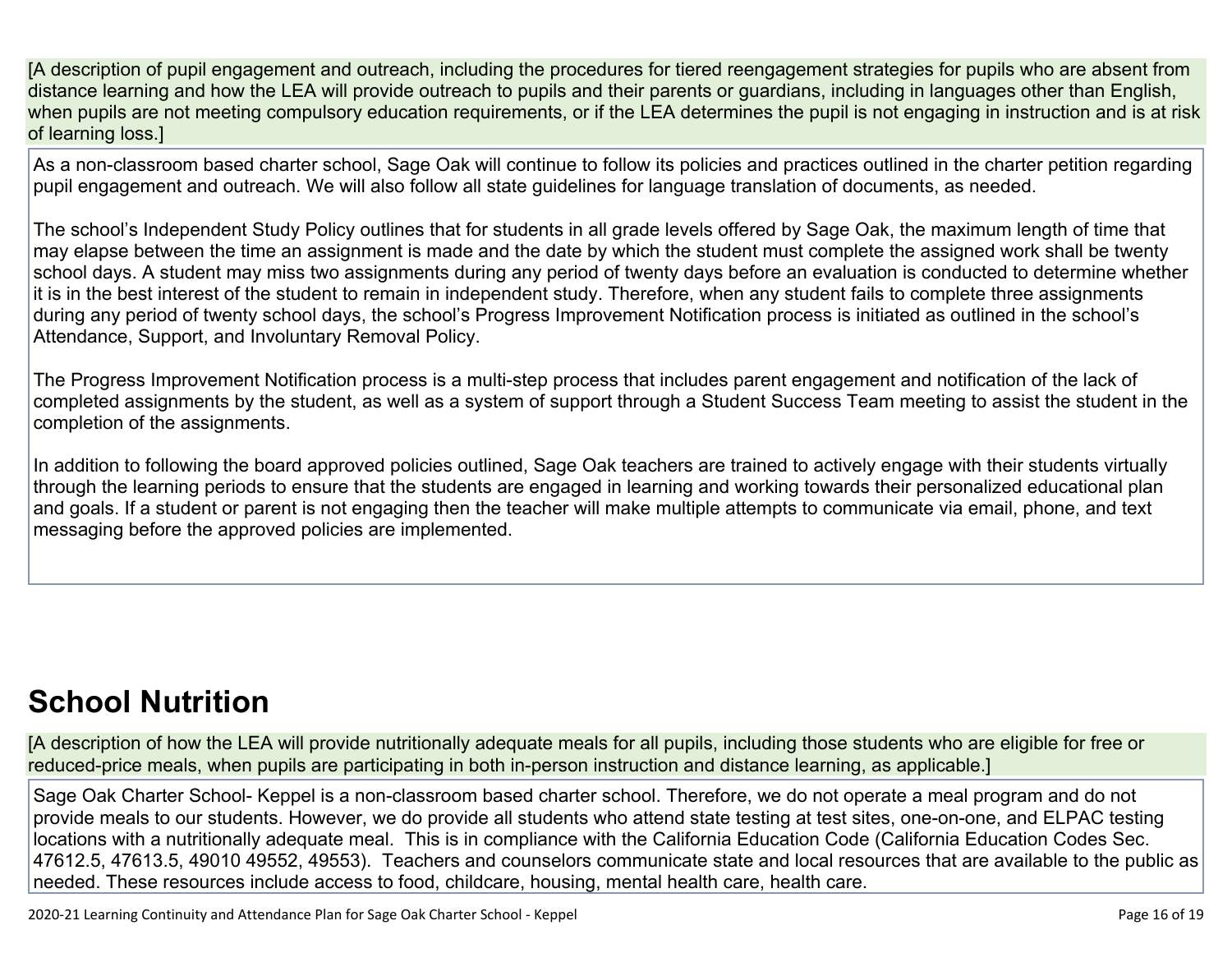## **Additional Actions to Implement the Learning Continuity Plan [\[additional](http://www.doc-tracking.com/screenshots/20LCP/Instructions/20LCPInstructions.htm#AdditionalActions) rows and actions may be added as [necessary\]](http://www.doc-tracking.com/screenshots/20LCP/Instructions/20LCPInstructions.htm#AdditionalActions)**

| Section                                                                                                                              | <b>Description</b>                                                                                                                                                 | <b>Total Funds</b> | Contributing |
|--------------------------------------------------------------------------------------------------------------------------------------|--------------------------------------------------------------------------------------------------------------------------------------------------------------------|--------------------|--------------|
| The section of the Learning<br>action described; may put $N/A$ services]<br>if the action does not apply to<br>one specific section] | [A description of what the action is; may include a description<br>Continuity Plan related to the $\vert$ of how the action contributes to increasing or improving |                    |              |

## **[Increased](http://www.doc-tracking.com/screenshots/20LCP/Instructions/20LCPInstructions.htm#IncreasedorImprovedServices) or Improved Services for Foster Youth, English Learners, and Low-Income [Students](http://www.doc-tracking.com/screenshots/20LCP/Instructions/20LCPInstructions.htm#IncreasedorImprovedServices)**

|           | Tercentage to Increase or Improve Services Increased Apportionment based on the Enrollment of Foster Youth, English Learners, and Low |
|-----------|---------------------------------------------------------------------------------------------------------------------------------------|
| $ 4.67\%$ | 88,446                                                                                                                                |

### **Required [Descriptions](http://www.doc-tracking.com/screenshots/20LCP/Instructions/20LCPInstructions.htm#RequiredDescriptions)**

[For the actions being provided to an entire school, or across the entire school district or county office of education (COE), an explanation of (1) how the needs of foster youth, English learners, and low-income students were considered first, and (2) how these actions are effective in meeting the needs of these students.]

The items below are available for all students, however, they were created with the foster youth, EL, and low-income students at the forefront of the decision-making process.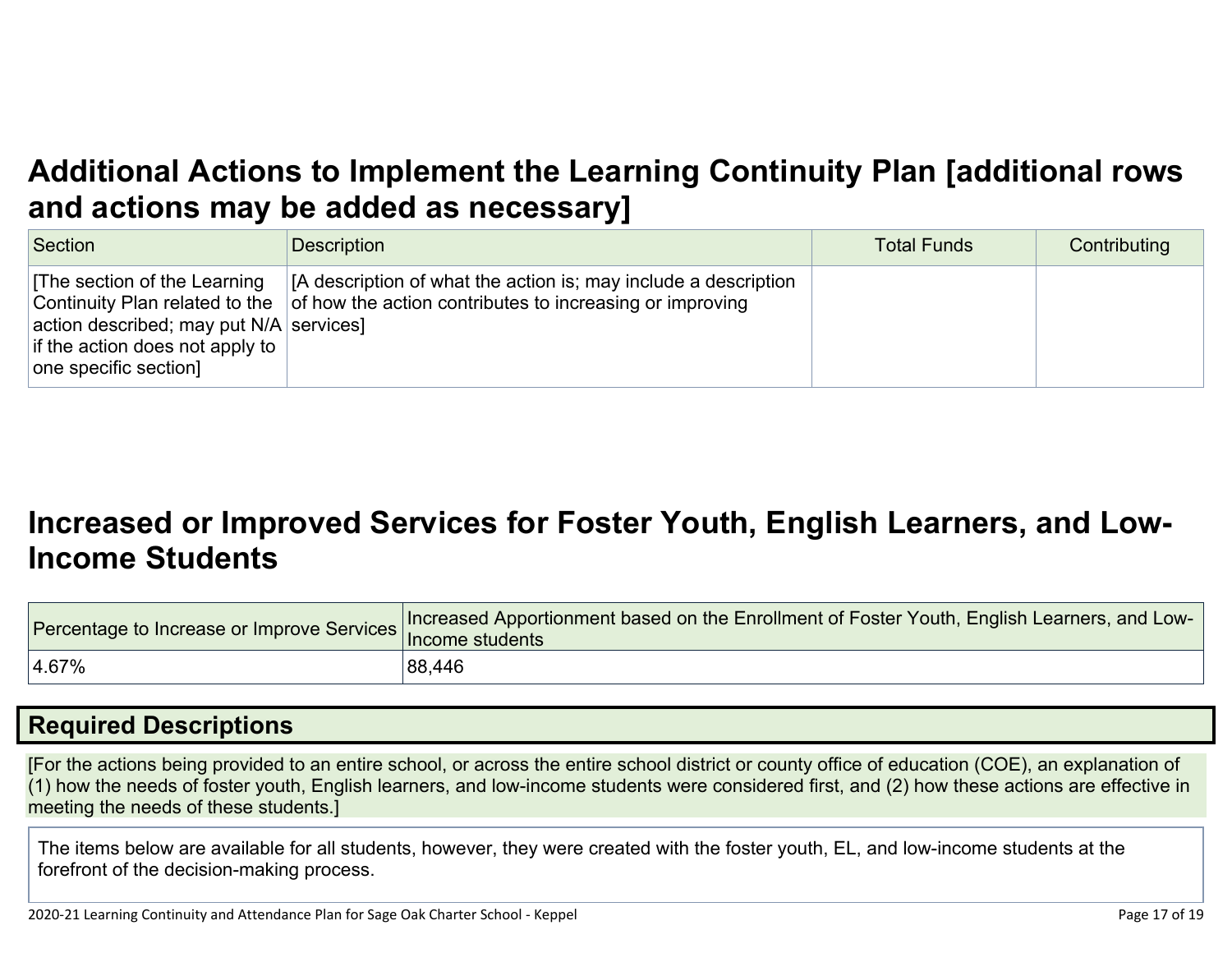The school's intervention program and math intervention coordinator are tier 2 MTSS approaches that allow the students to have an individualized targeted intervention plan. The aforementioned student population thrives academically with the individualized attention that takes into account their learning style and specific skill deficits.

The school provided online subscriptions are a tier 1 MTSS approach that provides supplemental online learning that supports the core academics in the student's educational plan. The chosen subscriptions provide a variety of instructional techniques and platforms that allow for a higher level of student engagement based on learning styles and the specific needs of the aforementioned student population.

Due to the trauma that students may have experienced due to COVID-19, an increase in school counseling services is critical for this student population. Foster, EL, and low-income youths experience trauma at a higher rate than their peers and a counselor can help provide social-emotional stability that will allow the students to better meet their academic goals.

Given the virtual nature of the students' education plan, the school felt it was in the best interest of the aforementioned student population to increase its SOLO teachers and course offerings. This live online instruction meets the needs of this population that thrive on direct instruction and may not have it readily available in the home environment. These courses help to better engage these students and mitigate any learning loss.

The at-promise student population is at a higher risk of not having the needed technology to access online learning, therefore, the school will provide devices and internet to foster and homeless students, as needed.

Additionally, the school's Title 1 Coordinator will specifically monitor these at-promise students to ensure they are on track with their educational plan and offer resources as needed. The Title I Coordinator will also be providing the individualized, small group instruction to some of these students to supplement their educational plan and mitigate learning loss.

[A description of how services for foster youth, English learners, and low-income students are being increased or improved by the percentage required.]

The at-promise student population that includes foster youth, homeless, EL, and low-income students will benefit from the additional support from each of the services previously mentioned and are above and beyond the core personalized educational plan for all students.

The increased and improved services contribute to meeting the needs of our student groups through a personalized education model focused on mitigating learning loss. In consultation with teachers, and review of student needs/gaps, the identified services provide individualized attention through the school's intervention program, live online interaction that addresses multiple learning styles, SDAIE strategies for EL students, and support on the social-emotional level allows for students to progress academically.